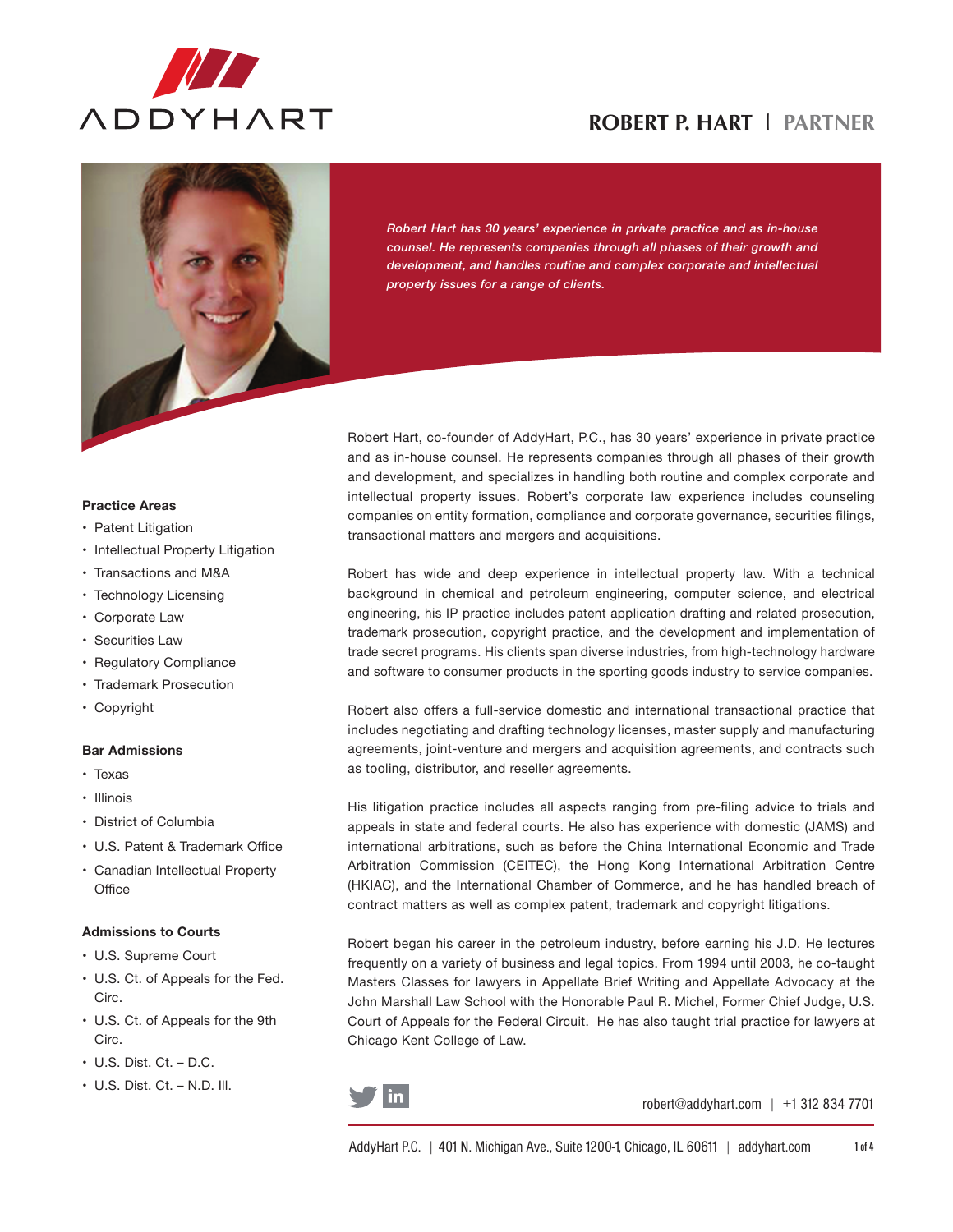

# **ROBERT P. HART** l **PARTNER**

#### *Admissions to Courts (cont.)*

- • U.S. Dist. Ct. Oklahoma
- $\cdot$  U.S. Dist. Ct. E.D. Tex.
- • U.S. Ct. of International Trade
- • Supreme Court of Oklahoma
- • Supreme Court of Illinois
- • Patent Trial and Appeal Board
- Trademark Trial and Appeal Board

#### **Certifications**

• Certified Licensing Professional (LES)

#### **Boards of Directors**

- • SignMeUp.com, Inc. (2012–2013)
- • Ultrawave Labs, Inc. (2012–2013)

## **Education**

- • J.D., Univ. of Tulsa, 1998
- • LL.M, Intellectual Property Law, The John Marshall Law School, Chicago, 1996
- M.S., Electrical Engineering (studies), Univ. of Illinois, 1996–1999
- • B.S., Petroleum Eng., Univ. of Tulsa, 1986
- • B.S., Chem. Eng., O.R.U., 1984

#### **Professional Memberships**

- • Association of Corporate Counsel
- Licensing Executives Society (LES)
- Richard Linn American Inn of Court for IP (Chicago)

## **Representative Cases: US Supreme Court and Federal Circuit**

- • *Wildcat Licensing WI LLC v. Atlas Copco and Assembly Systems, LLC, General Motors, LLC, Faurecia Automotive Seating, LLC and Magna Int'l Inc.* (Fed. Cir. 2022). Represent appellant on appeal of a decision where the PTAB invalidated two Reissue patents related to automotive component manufacturing.
- • *Sisvel International S.A. v. Cradlepoint Inc., Dell Inc., Sierra Wireless, Inc. Thales DIS AIS Deutschland GmbH, ZTE Corp., & ZTE (USA) Inc. v. Sisvel International S.A.* (Fed. Cir. 2022). Represent Appellee Thales DIS AIS in five appeals from successful *inter partes* reviews where the PTAB struck down the challenged claims relating to wireless solutions in cellular 3G systems.
- • *In re Fatigue Fracture Technology Tech.* (Fed. Cir. 2020). Represented patent owner on appeal of an adverse decision at the PTAB on an ex partes reexamination filed on a patent related to automotive equipment.
- • *Navistar Inc. v. Fatigue Fracture Tech.* (Fed. Cir. 2019). Represented patent owner on appeal of an adverse decision at the PTAB in an *inter partes* review (IPR) filed on a patent related to automotive manufacturing process.
- • *Shure Incorporated v. Clear One, Inc.* (Fed. Cir. 2019). Represented patent challenger on appeal of an adverse PTAB decision relating to beamforming in microphones.
- • *Sophos v. RPost* (Fed. Cir. 2018). Represented patentee on appeal of an adverse district court validity decision.
- • *Bose v. JBL* (Fed. Cir. No. 02-1282 2002). Managed litigation team on appeal to the U.S. Court of Appeal for the Federal Circuit regarding the constitutional patent issue of whether the primary jurisdiction of the USPTO requires a district court to stay a co-pending patent infringement litigation.
- • *JBL v. Bose* (S.Ct. No. 02-46; U.S. 2002). Managed litigation team on petition for writ of certiorari to the U.S. Supreme Court to review conflicting precedent relating to patent infringement doctrines.

## **Representative Cases in the Trial Courts**

- • *PerDiemCo. v. RM Acquisition d/b/a Rand McNally* (N.D. Ill.). Represent patentee asserting geofencing and electronic logging devices (ELD).
- • *Centre de Recherche Medico Dentaire v. Digital Smile Design et al.* (S.D. Fla.). Represent patentee asserting a patent covering smile design systems.
- • *Thales Visionix, Inc. v. United States and Elbit Systems of America.* (Court of Federal Claims) Represented defense contractor-plaintiff patentee in litigation about technology supporting the inertial navigation system in pilot helmets in the F-35 Joint Strike Fighter. Settled on terms favorable to client.
- • *Triple T Enterprises v. KFC, Inc., Grubhub Inc., and Postmates Inc.* (D. Idaho). Represented holder of Smoky Mountain family of trademarks in assertion of trademark infringement against fast food company and associated delivery companies. Settled on terms favorable to client.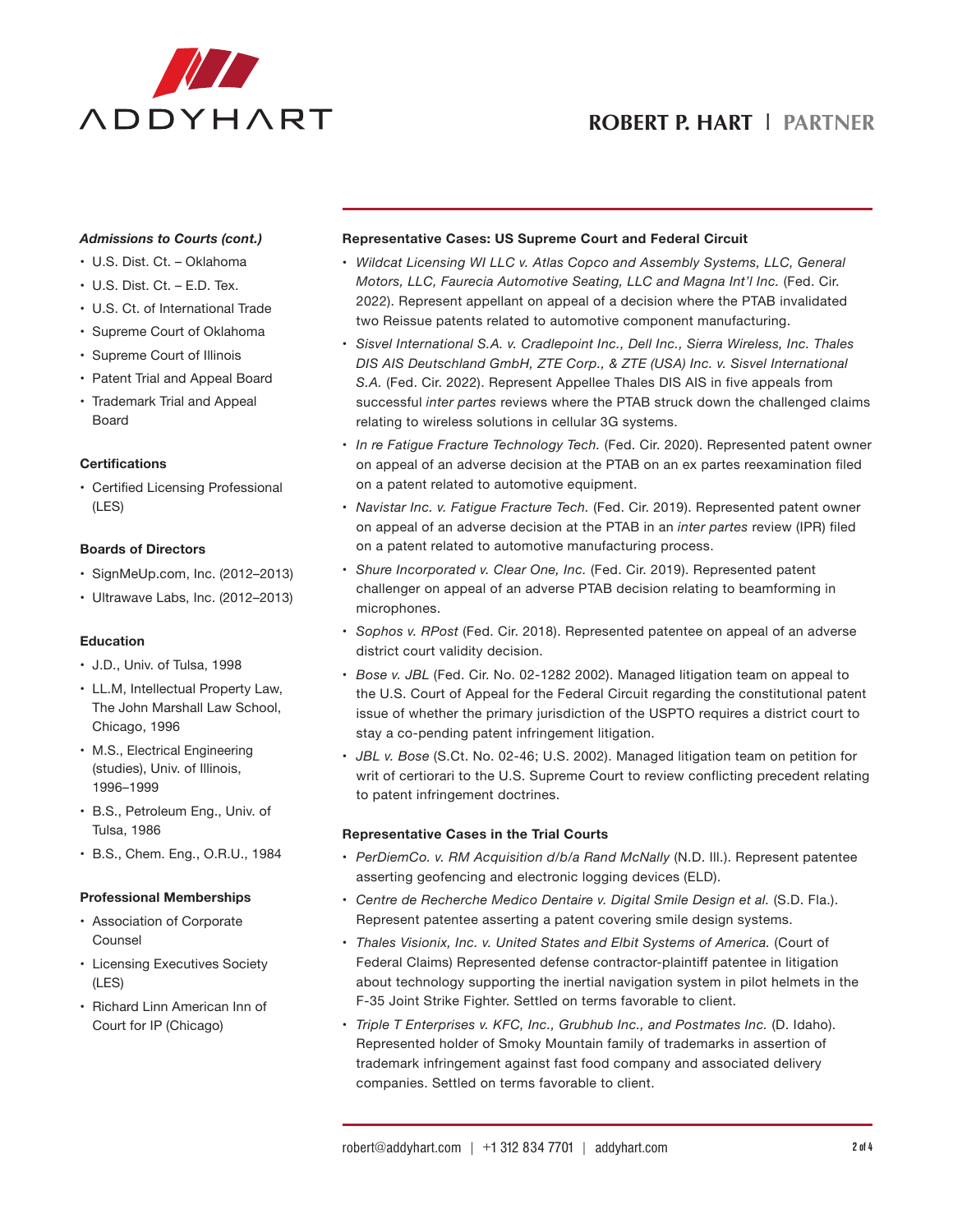# **ROBERT P. HART** l **PARTNER**



- • *Kavod Pharma. & Kavack Pharma. v. Apex Pharmaceuticals, Inc.* (D. N.J. Bank.). Represented pharmaceutical company as creditor in adversarial action proceeding in bankruptcy court.
- • *Sidel, Inc. et al. v. ACMI, Inc. et al.* (N.D. GA 2018). Obtained a favorable settlement on behalf of plaintiffs in a patent litigation case with corresponding litigations against the same defendants in France and Italy.
- • *Sidel, Inc. et al. v. Alliance Industrial Corporation* (W.D. VA 2018). Obtained a favorable settlement on behalf of plaintiffs in a patent litigation case.
- • *GGEC America v. Stelle, LLC* (CA 2015). Obtained a \$1.27 million judgment on behalf of plaintiff in a breach of contract case.
- • *Victoria Rodriguez v. Vizio, Inc. et al.* (S.D. CA 2015). Obtained a dismissal with prejudice with no settlement on behalf of two of the defendants.
- • *Winvic Sales, Inc. and NII Northern International Inc. v. MerchSource, LLC* (N.D. IL 2013). Resolved patent infringement case on favorable terms.
- • *PowerSav, Inc. v. Thermal Technology LLC* (CA 2012). Litigated and obtained very favorable settlement in a breach of contract case for defendant.
- • *Patent Harbor LLC v. Harman International et al.* (E.D. TX 2010). Settled patent infringement lawsuit on extremely favorable terms.
- • *ClearOne Communications v. Harman Professional et al.* (Utah 2007). Resolved trade secret lawsuit.
- • *ClearOne Communications v. Andrew Chiang et al.* (D. Utah 2007). Obtained dismissal of trade secret lawsuit.
- • *Traffic Information v. Alpine Electronics of America et al.* (E.D. Texas 2008). Litigated and successfully settled patent infringement lawsuit.
- • *Massachusetts Institute of Technology v. Harman International* (D. Mass 2005). Litigated and favorably settled patent litigation with a potential damages liability greater than \$30 million.
- • *Harman International v. Brookstone* (C.D. Cal. 2007). Litigated and negotiated favorable trademark litigation settlement including payment of monetary damages by Brookstone.
- • *Harman International v. Jasco Products* (W.D. Okla. 2004). Litigated patent infringement lawsuit that was resolved with a favorable royalty-bearing patent license.
- • *Zeevi v. Pioneer North America et al.* (C.D. Cal. 2003). Favorably settled lawsuit with a potential liability greater than \$10 million.
- • *Harman International v. PC Club et al.* (E.D. Va. 2002). Litigated patent infringement lawsuit resulting in shutting down more than 25 infringers.

## **Representative PTAB & Federal Circuit Litigation**

• *Cradlepoint Inc., Dell Inc., Sierra Wireless, Inc. Thales DIS AIS Deutschland GmbH, ZTE Corp., & ZTE (USA) Inc. v. Sisvel International S.A.* (PTAB). Represent global technology provider Thales DIS AIS in nine inter partes reviews of various claims relating to wireless solutions in patents of Luxembourg-based patent assertion entity Sisvel and its affiliate 3G Licensing S.A.